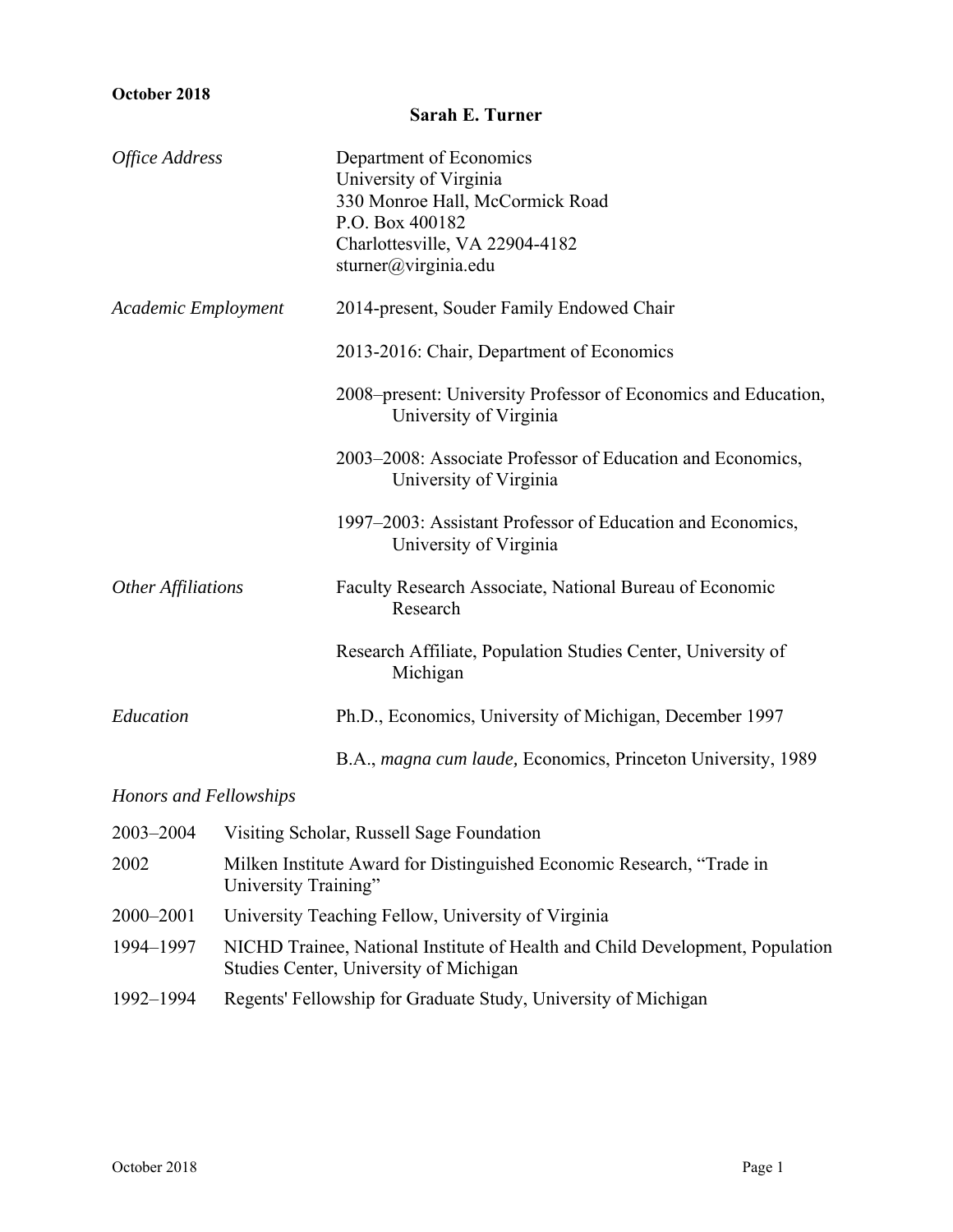#### *Scholarly Publications*

Barr, A. and Turner, S. "A Letter and Encouragement: Does Information Increase Post-Secondary Enrollment of UI Recipients?" forthcoming at *American Economic Journal: Economic Policy*.

Courant, Paul and Sarah Turner. 2017. "Faculty Deployment in Research Universities." National Bureau of Economic Research Working Paper Series No. 23025 [forthcoming in Caroline M. Hoxby and Kevin Stange, editors, *Productivity in Higher Education*, University of Chicago Press]

Hoxby, Caroline and Sarah Turner. 2015. "What High-Achieving Low-Income Students Know About College." *American Economic Review* (P&P), 105(5): 514-17.

Martinez, Ignacio and Sarah E. Turner. 2015. "The Productivity of Pell Grant Spending: Assessing the Missing the Link between Representation and Attainment" *Change* (September-October).

Barr, Andrew and Sarah Turner. 2015. "Out of work and into school: Labor market policies and college enrollment during the Great Recession" *Journal of Public Economics* Volume 124, April 2015, Pages 63–73

Bound, John; Murat Demirci, Gaurav Khanna and Sarah Turner. 2015. "Finishing Degrees and Finding Jobs: U.S. Higher Education and the Flow of Foreign IT Workers" *Innovation Policy and the Economy*.

Bound, John and Sarah Turner. 2014. "High Skill Immigration" in *Census 2010*, John Logan, ed. New York: Russell Sage Foundation.

Turner, Sarah. 2014. "The Impact of the Financial Crisis on Faculty Labor Markets" in *How the Great Recession Affected Higher Education*, Jeff Brown and Caroline Hoxby, ed. Chicago: University of Chicago Press.

Bound, John; Breno Braga, Joe Golden and Sarah Turner. 2013. "Pathways to Adjustment: The Case of Information Technology Workers" *American Economic Review Papers and Proceedings* 103(3): 203-07.

Barr, Andrew and Sarah Turner. 2013. "Expanding Enrollments and Contracting Budgets: The Effect of the Great Recession Higher Education," *The Annals: American Academy of Political and Social Science* Vol. 650 (1):168-193.

Bound, John; Mike Lovenheim and Sarah Turner. 2012. "Understanding the Increased Time to the Baccalaureate Degree." *Education Finance and Policy*, Vol. 7, No. 4: 375–424.

Avery, Christopher, and Sarah Turner. 2012. "Student Loans: Do College Students Borrow Too Much--Or Not Enough?" *Journal of Economic Perspectives*, 26(1): 165–92.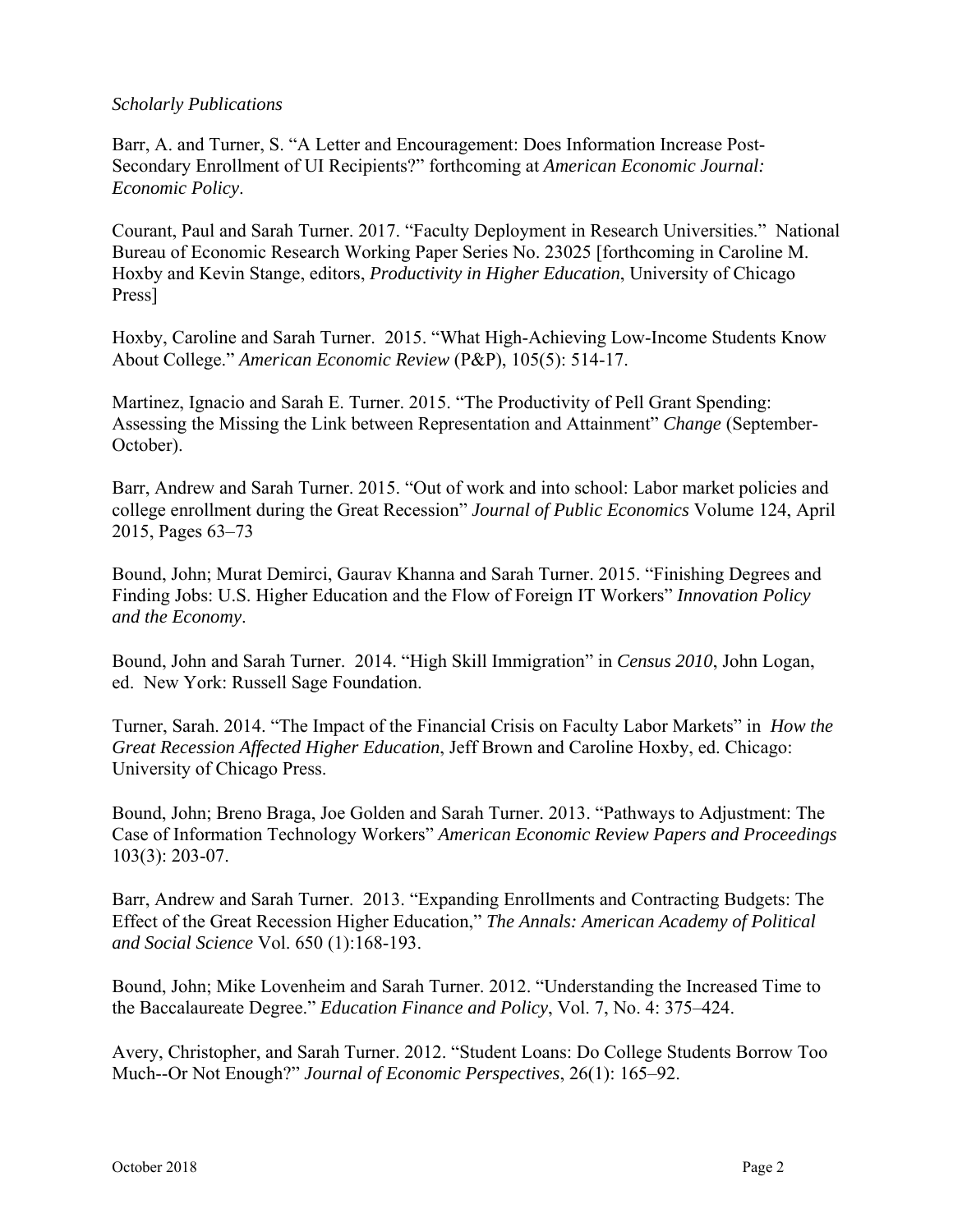Bound, John and Sarah Turner. 2011. "Dropouts and Diplomas: The Divergence in Collegiate Outcomes" in E. Hanushek, S. Machin, and L. Woessmann (eds.), *Handbook of the Economics of Education*, Vol. 4, Amsterdam: Elsevier Science.

Friedberg, Leora and Sarah Turner. 2010. "Labor Market Effects of Pensions and Implications for Teachers." *Education Finance and Policy*. Vol. 5, No. 4: 463–491.

Bound, John, Michael Lovenheim, and Sarah Turner. 2010. "Why Have College Completion Rates Declined: Marginal Students or Marginal College?" *American Economic Journal: Applied Economics*, vol. 2(3): 129-57 (July).

Hinton, Ivora, Jessica Howell, Elizabeth Merwin, Steven Stern, Sarah Turner, Ishan Williams, and Melvin Wilson. 2010. "The Educational Pipeline for Health Care Professionals: Understanding the Source of Racial Differences." *Journal of Human Resources*, 45(1): 116-56.

Bound, John and Sarah Turner. 2010. "Coming to America: Where Do International Doctorate Students Study and How Do U.S. Universities Respond?" In *American Universities in a Global Market*, ed. Charles T. Clotfelter. Chicago: University of Chicago Press.

Bound, John, Sarah Turner, and Patrick Walsh. 2009. "Internationalization of U.S. Doctorate Education." In *Science and Engineering Careers in the United States*, ed. Richard Freeman and Daniel Goroff. Chicago: University of Chicago Press.

Johnson, William and Sarah Turner. 2009. "Faculty without Students: Resource Allocation in Higher Education." *Journal of Economic Perspectives,* (Spring): 169-89.

Blanchard, Emily; John Bound, and Sarah Turner. 2009. "Opening (and Closing) Doors: Country-specific Shocks in U.S. Doctorate Education." In *Doctoral Education and the Faculty of the Future*, ed. Ron Ehrenberg, 224-248. Cornell University Press. Ithaca, NY.

Fitzpatrick, Maria and Sarah Turner. 2008. "Blurring the Boundary: Changes in the Transition from College Participation to Adulthood." In *The Economics of the Transition to Adulthood*, ed. Sheldon Danziger and Cecilia Rouse. New York: Russell Sage Foundation.

Bound, John and Sarah Turner. 2007. "Cohort Crowding: How Resources Affect Collegiate Attainment." *Journal of Public Economics,* 91(5-6): 877-99. [NBER Working Paper No. 12424].

Turner, Sarah. 2007. "Higher Education: Policies Generating the 21st Century Workforce." In *Workforce Policies for a Changing Economy*, ed. Harry Holzer and Demetra Nightingale, 91- 116. Washington, D.C.: Urban Institute Press.

Pallais, Amanda and Sarah Turner. 2007*.* "Access to Elites: The Growth of Programs to Increase Opportunities for Low-Income Students at Selective Universities" In *Economic Inequality and Higher Education: Access, Persistence, and Success*, ed. Stacy Dickert-Conlin and Ross Rubenstein, 174-214. New York: Russell Sage Foundation.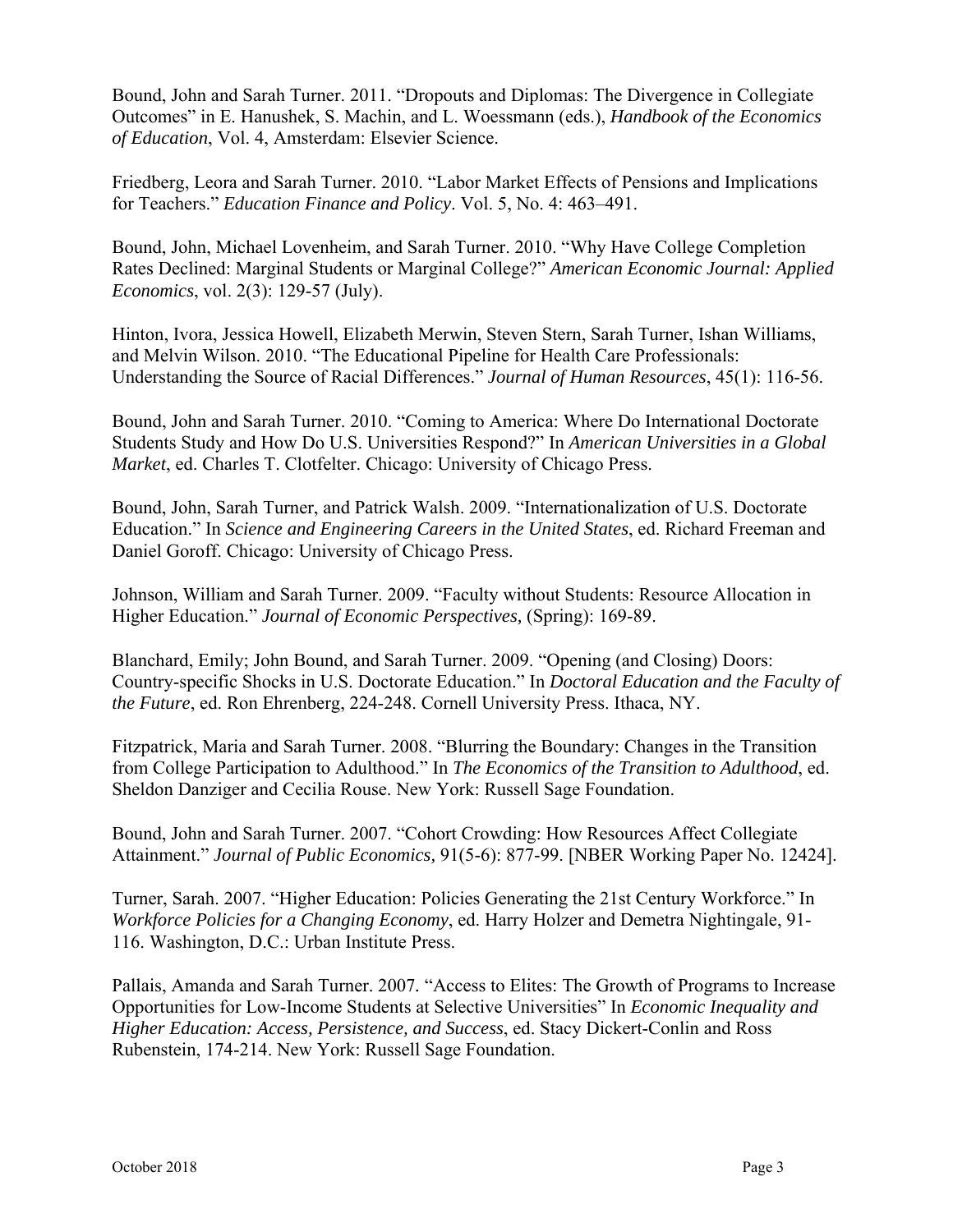Turner, Sarah. 2006. "Higher Tuition, Higher Aid and the Quest to Improve Opportunities for Low Income Students in Selective, Public Higher Education" In W*hat's Happening to Public Higher Education*, ed. Ronald Ehrenberg, 251-74*.* Westport, CT: Greenwood Press for the American Council on Education.

Pallais, Amanda and Sarah Turner. 2006. "Opportunities for Low Income Students at Top Colleges and Universities: Policy Initiatives and the Distribution of Students." *National Tax Journal* 59(2): 357-386.

Krueger, Alan, Jesse Rothstein and Sarah Turner. 2006*.* "Race, Income and College in 25 Years: Evaluating Justice O'Connor's Conjecture." *American Law and Economics Review* 8(2): 282- 311.

Bound, John; Jeff Groen, Gabor Kezdi, and Sarah Turner. 2004. "Trade in University Training: Cross State Variation in the Production and Use of College Educated Labor." *Journal of Econometrics,* 121(1-2): 143-73.

Turner, Sarah. 2004. "Going to College and Finishing College: Explaining Different Educational Outcomes." In *College Decisions: How Students Actually Make Them and How They Could*, ed. Caroline Hoxby. University of Chicago Press for NBER.

Howell, Cameron and Sarah Turner. 2004. "Legacies in Black and White: The Racial Composition of the Legacy Pool" *Research in Higher Education*, 45(4): 325-51. [NBER Working Paper 9448]

Turner, Sarah and John Bound. 2003. "Closing the Gap or Widening the Divide: The Effects of the G.I. Bill and World War II on the Educational Outcomes of Black Americans." *Journal of Economic History*, 63(1): 145-77. [NBER Working Paper No. 9044]

Pusser, Brian and Sarah Turner. 2003. "The Challenge of Convergence: Nonprofit and For-Profit Governance in Higher Education." In *Governing Academia*, ed. Ronald Ehrenberg, 235-57. Ithaca, N.Y.: Cornell University Press.

Bound, John and Sarah Turner. 2002 "Going to War and Going to College: Did the G.I. Bill Increase Educational Attainment." *Journal of Labor Economics* 20(4): 784-815.

Seftor, Neil and Sarah Turner. 2002. "Back to School: Federal Student Aid Policy and Adult College Enrollment." *Journal of Human Resources* 5(2): 230-6.

Turner, Sarah, Lauren Meserve, and William Bowen. 2001. "Winning and Giving: A Study of the Responsiveness of Giving to Performance on the Field." *Social Science Quarterly* 82(4): 812-26.

Turner, Sarah. 2001. "Federal Financial Aid: How Well Does it Work?" In *Higher Education: Handbook of Theory and Research XVI*, ed. John Smart, 343-64. New York: Agathon.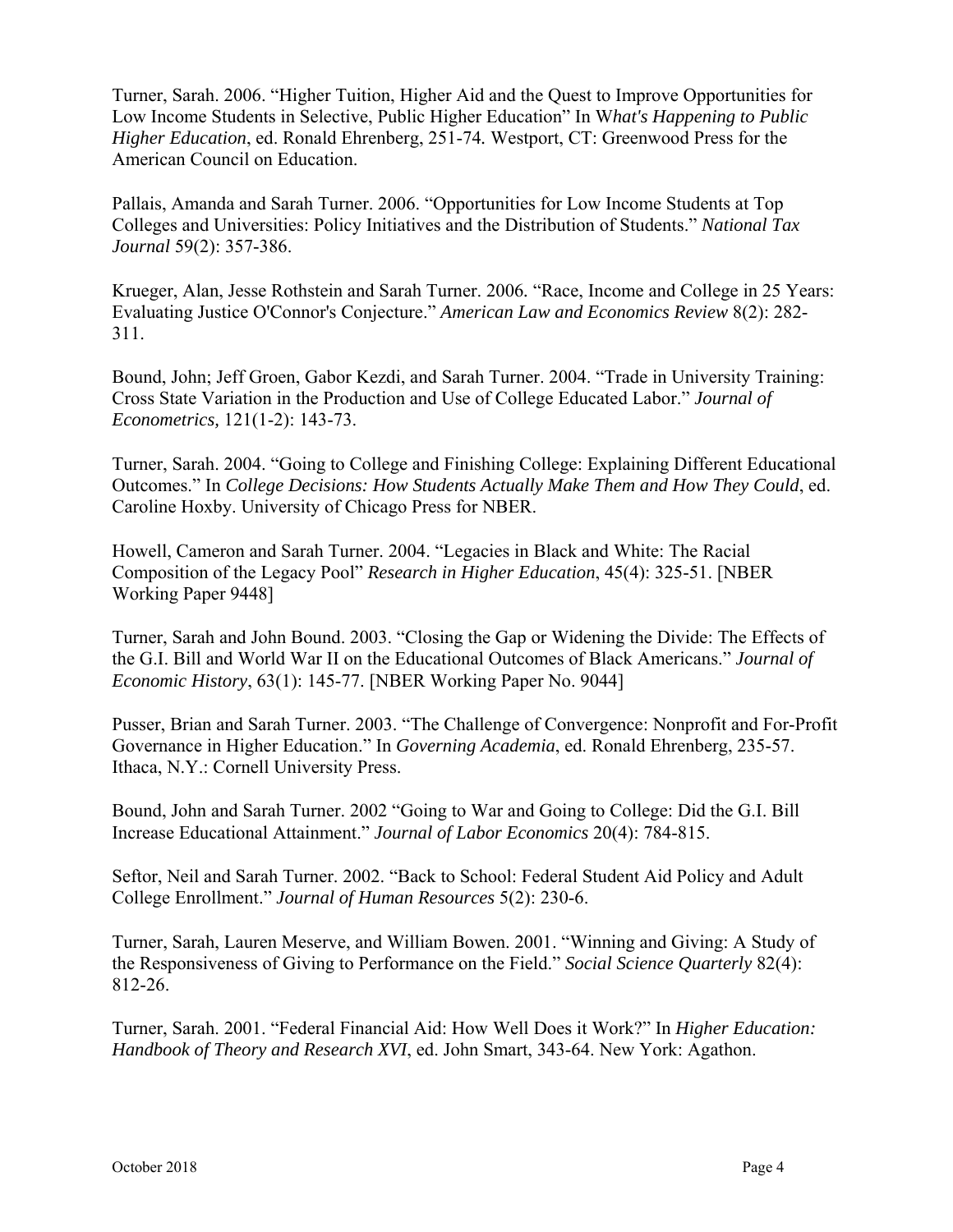Turner, Sarah. 2001. "The Evolving Production Functions of Schools of Education" In *Faculty work in Schools of Education: Rethinking Roles and Rewards for the Twenty-first Century*, ed. William Tierney, 103-24. Albany, NY: SUNY Press.

Turner, Sarah and William Bowen. 1999. "Choice of Major: The Changing (Unchanging) Gender Gap." *Industrial and Labor Relations Review*. 59(2): 289-313.

Turner, Sarah. 1998. "The Vision and Reality of Pell Grants: Unforeseen Consequences for Students and Institutions" In *Memory, Reason, Imagination: A Quarter Century of Pell Grants*, ed. Lawrence Gladieux, Bart Astor, and Watson Swail. Washington, D.C.: College Board.

Bound, John, David Jaeger, Susanna Loeb, and Sarah Turner. 1998. "Coding Geographic Areas across Census Years: Creating Consistent Definitions of Metropolitan Areas." NBER Working Paper 6772.

Turner, Sarah, Thomas Nygren, and William Bowen. 1993. "The NTEE Classification System: Tests of Reliability/Validity in the Field of Higher Education." *Voluntas* 4:1 73-94.

Bowen, William, Sarah Turner, and Marcia Witte. 1992. "The B.A. Ph.D. Nexus." *Journal of Higher Education* 63(1): 65-86.

Turner, Sarah and William Bowen. 1990. "The 'Flight from the Arts and Sciences': Trends in Degrees Conferred." *Science* 250 (October 26).

### *Other Publications and Monographs*

Rouse, Cecelia and Sarah Turner. 2018. "As Harvard's admissions face federal scrutiny, a reminder that grades aren't everything." *Philadelphia Inquirer* (October 18)

Turner, Sarah. 2018. "The Evolution of the High Tuition, High Aid Debate." *Change: The Magazine of Higher Learning*. October, pp. 142-148.

Turner, Sarah. 2018. "College Completion: State and Federal Policies." *White Paper Series: Elevating College Completion*. AEI and Third Way Joint Initiative.

Cook, Emily. Jessie Romero and Sarah Turner. 2017. "Transitioning from High School to College: Differences across Virginia" *Policy Brief*. Federal Reserve Bank of Richmond (December) No. 17-12.

Hanson, Gordon; William Kerr and Sarah Turner, editors. Forthcoming *Talent Flows in the Global Economy.* University of Chicago Press*.*

Lovenheim, Michael and Sarah Turner. 2017. *Economics of Education*. MacMillan: New York City.

Turner, Sarah. 2017. "Labor Force to Lecture Hall: Postsecondary Policies in Response to Job Loss" Hamilton Project Paper (April 26). Full paper and Policy Brief.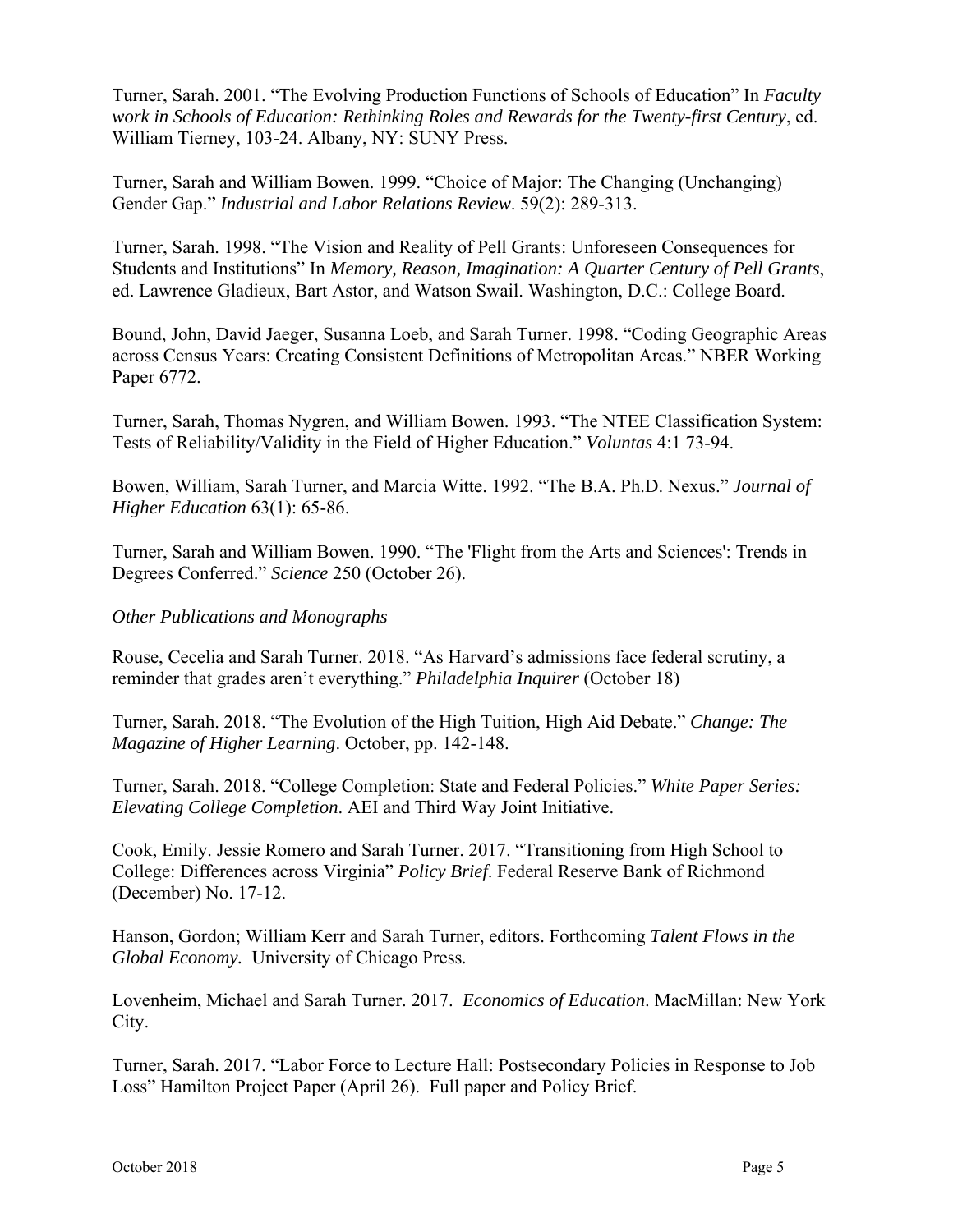Turner, Sarah. 2017. "Education markets: Forward-looking policy options." Hutchins Center Paper. Paper was prepared for: "From bridges to education: Best bets for public investment" at the Brookings Institution (January 9).

Hoxby, C. and S. Turner. 2013. "Expanding College Opportunities" *Education Next*. Fall, Volume 13, No. 4

Hoxby, C. and S. Turner. 2013. "Informing Students about Their College Options: A Proposal for Broadening the Expanding College Opportunities Project" June, Hamilton Project.

Dynarski, Sue and Sarah Turner 2012 "Ignore the Debt Hype. College Is a Great Investment." 2012. *CNN Money*.

Friedberg, Leora and Sarah Turner. 2011. "Pensions and Public School Teacher Retirement: An Analysis Using National Teacher Data." *TIAA-CREF Institute Research Dialogue*. No. 99 (January).

Turner, Sarah. 2008. "Measuring College Success: Evidence and Policy Challenges." In *Succeeding in College: What it Means and How to Make it Happe*n. New York: College Board.

Breneman, David, Brian Pusser, and Sarah Turner (eds). 2007. *Earnings from Learning: The Rise of For-profit Universities*. SUNY Series, Frontiers in Education. Authored chapters "The Contemporary Provision of For-profit Higher Education: Mapping the Competitive Market" and "The New Market for Higher Education: For-profit colleges and the Transformation from Mature to Emerging Industry."

Tebbs, Jeffrey and Sarah Turner. 2006. "The Challenge of Improving the Representation of Low-Income Students at Flagship Universities: AccessUVa and the University of Virginia." In *College Access: Opportunity or Privilege*, ed. Michael McPherson and Morton Schapiro. New York: College Board.

Krueger, Alan, Jesse Rothstein, and Sarah Turner. 2006*.* "Was Justice O'Connor Right? Race and Highly Selective College Admissions in 25 Years." In *College Access: Opportunity or Privilege*, ed. Michael McPherson and Morton Schapiro. New York: College Board.

Turner, Sarah. 2006. "Improving Opportunities for Low income Students at Selective Universities: Challenges for Public and Private Universities." In *Affordability and Access in American higher Education in the 21st Century*, eds. Michael Fultz and Henry Lufler. Madison: University of Wisconsin.

Tebbs, Jeffrey and Sarah Turner. 2005. "College Education for Low income Students: A Caution on the Use of Data on Pell Grant Recipients." *Change* (June).

Turner, Sarah. 2002. "Connecting Higher Education and the Labor Market." *Change* 34(4) July.

Turner, Sarah. 2001. "Will We Pay Too Much for SUNY's Low Tuition?" *Newsday*, February 12.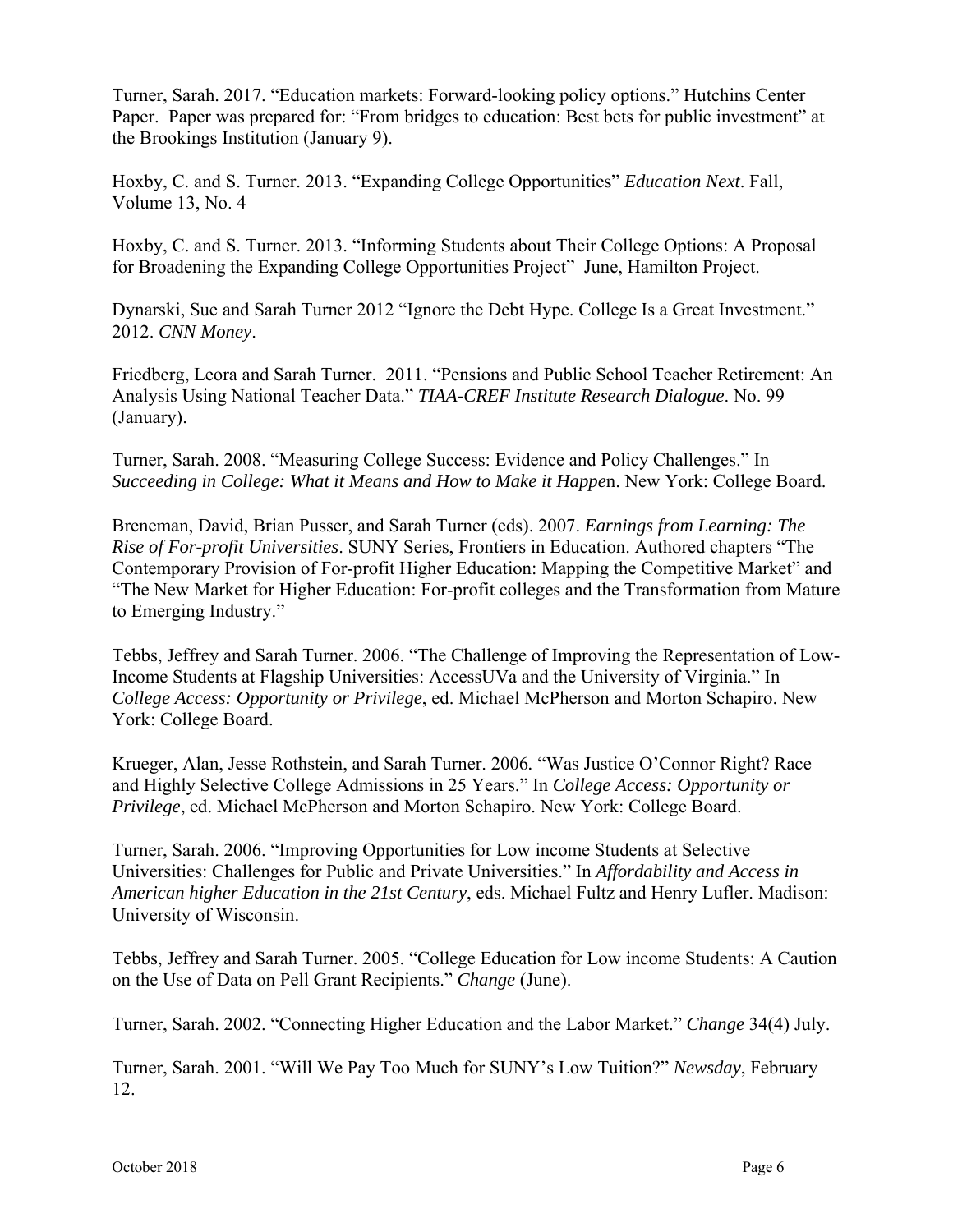Turner, Sarah. 2000. "A Comment on 'Poor School Funding, Child Poverty and Mathematics Achievement.'" *Educational Researcher* June–July.

Turner, Sarah. 1999. "Board Decision Deserves Praise." *The Cavalier Daily*, Op-Ed. Tuesday, October 19.

Bowen, William, Thomas Nygren, Sarah Turner, and Elizabeth Duffy.1994. *The Charitable Nonprofits: An Analysis of Institutions*. San Francisco: Jossey-Bass.

### *Unpublished Papers*

Bound, John, Breno Braga, Gaurav Khanna, and Sarah Turner. 2018. "Public Universities: The Supply-Side of Building a Skilled Workforce." Manuscript.

Cook, Emily and Sarah Turner. 2018. "Missed Exams and Lost Opportunities: Who is Absent from College Admission Testing in Virginia." Manuscript.

Hoxby, Caroline and Sarah Turner. 2017. "Measuring Opportunity in U.S. Higher Education." Manuscript.

Bound, John, Breno Braga, Gaurav Khanna, and Sarah E. Turner. 2016. "A Passage to America: University Funding and International Students." NBER Working Paper 22981.

Bloomfield, Louis; Ignacio Martinez and Sarah Turner. 2015. "Massive Open Online Courses (MOOCs) as a Brick-and-Mortar Complement."

Turner, Sarah E. 2014. "Providing Information, Avoiding Distortions: Challenges for the Postsecondary Information Rating System" EdPolicyWorks Working Paper Series No. 21. January 2014.

Bird, Kelli and Turner, Sarah. 2014. "College in the States: Foreign Student Demand and Higher Education Supply in the U.S." EdPolicyWorks Working Paper Series No. 23. (Apri1).

Turner, Sarah 2014. "Providing Information, Avoiding Distortions: Challenges for the Postsecondary Information Rating System." EdPolicyWorks Working Paper Series No. 21. January 2014.

Hoxby, Caroline and Sarah Turner. 2013. "Expanding College Opportunities for High-Achieving, Low Income Students" SIEPR Discussion Paper 12-014. http://siepr.stanford.edu/?q=/system/files/shared/pubs/papers/12-014paper.pdf

Simmons, Sarah and Sarah Turner. 2003. "Taking Classes and Taking Care of the Kids: Do Childcare Benefits Increase Collegiate Attainment."

Turner, Sarah. 2003. "Pell Grants as Fiscal Stabilizers."

Fry, Richard and Sarah Turner, "Growing College Inequality? Family Income and College Attainment." Mimeo 2001 (revised).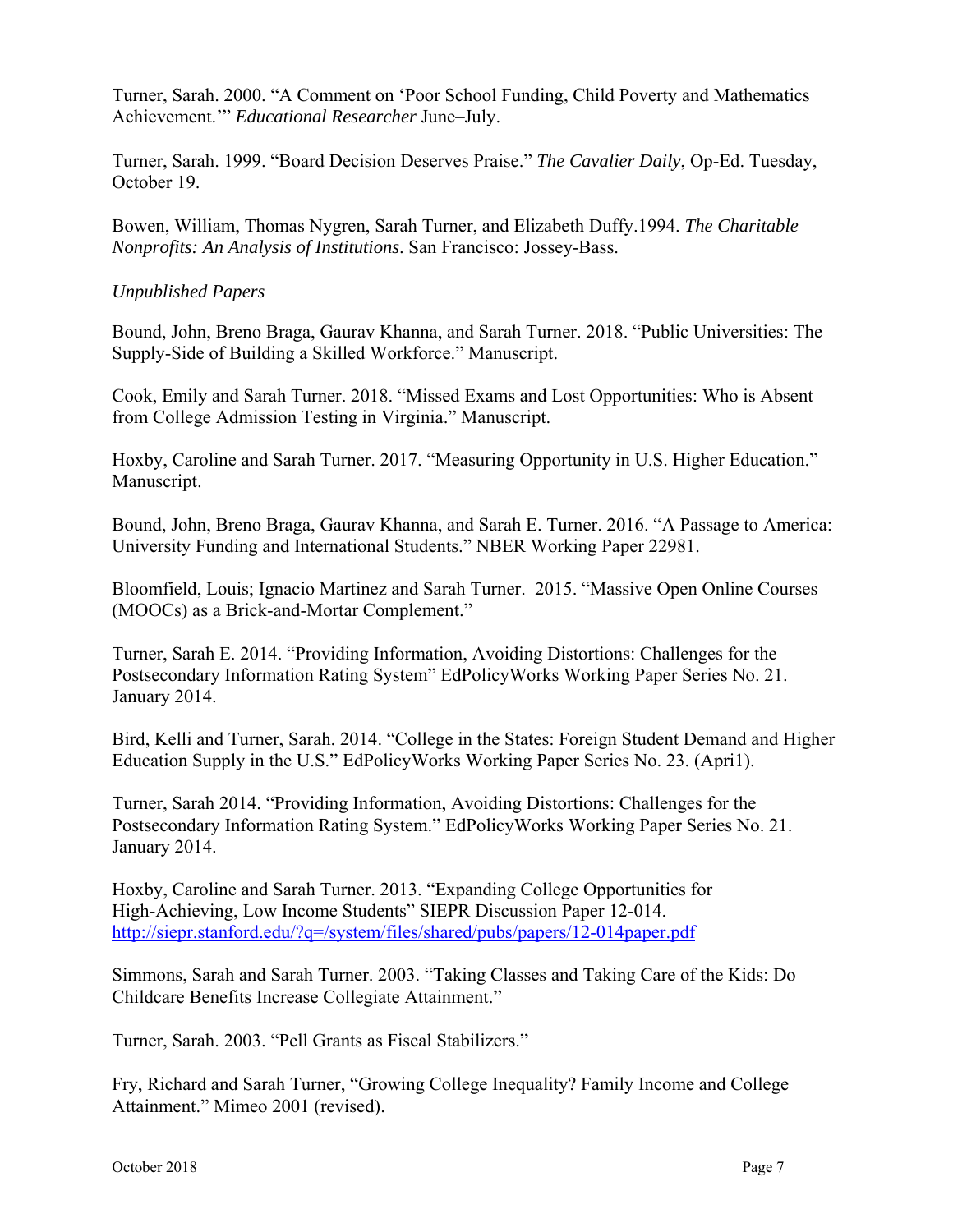Turner, Sarah. "Changes in the Returns to College Quality." Mimeo 2001 (revised).

Turner, Sarah and Harriet Zuckerman, "On to Graduate School: Differences between Men and Women in Completion of Graduate Programs." Mimeo 1999.

Turner, Sarah. "The Training of Teachers: The Changing Post-baccalaureate Degree output in Education." October 1998.

Turner, Sarah. "Does Federal Aid Affect College Costs? Evidence from the Pell Program." October 1998.

### *Research Grants*

| 2017      | National Science Foundation. "Science Policy Research Report: Student Visa<br>Policy and the Scientific Workforce."                                                              |
|-----------|----------------------------------------------------------------------------------------------------------------------------------------------------------------------------------|
| 2017      | National Science Foundation. "Postdoctoral Researchers: The Impact of Labor<br>Regulations and Visa Policy" (with John Bound, University of Michigan).                           |
| 2016-2017 | The Robin Hood Foundation (co-PI: Caroline Hoxby; Stanford University fiscal<br>sponsor) "College Investment Project."                                                           |
| 2015-2017 | The Andrew W. Mellon Foundation (co-PI: Caroline Hoxby; Stanford University<br>fiscal sponsor) "College Investment Project."                                                     |
| 2013-2015 | Alfred P. Sloan Foundation (co-PI: William Kerr; NBER fiscal sponsor) "High<br>Skill Immigration in the Global Economy."                                                         |
| 2013-2015 | The Smith Richardson Foundation (co-PI: Caroline Hoxby; Stanford University<br>fiscal sponsor) "College Investment Project."                                                     |
| 2011-2013 | Alfred P. Sloan Foundation (co-PI: John Bound; University of Michigan fiscal<br>sponsor) "Pathways to Science and Engineering Employment."                                       |
| 2010-2013 | The Bill & Melinda Gates Foundation (co-PI: Caroline Hoxby; Stanford<br>University fiscal sponsor) "Expanding College Opportunities."                                            |
| 2010-2013 | Institute of Education Sciences (co-PI: Caroline Hoxby; Stanford University fiscal<br>sponsor) "Expanding College Opportunities: Evaluation of Random Assignment<br>Experiment." |
| 2010-2012 | Spencer Foundation (co-PI: Caroline Hoxby; Stanford University fiscal sponsor)<br>"Expanding College Opportunities: Evaluation of Random Assignment<br>Experiment."              |
| 2010      | Bankard Fund for Political Economy, University of Virginia, Research Award                                                                                                       |
| 2009-2010 | The Alfred P. Sloan Foundation (co-PI: John Bound; University of Michigan<br>fiscal sponsor) "High-Skill Immigration: Educational Attainment and Labor Force<br>Outcomes."       |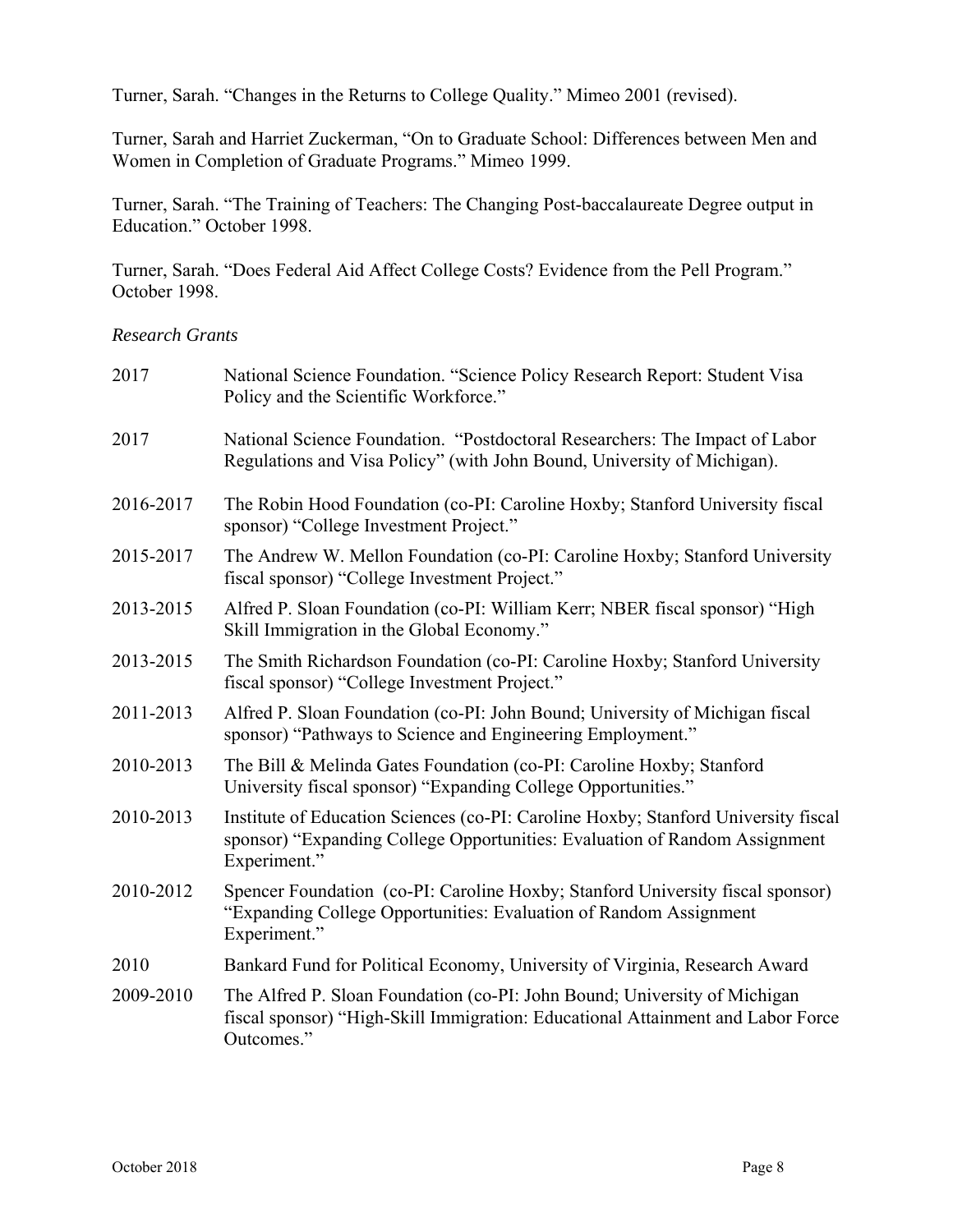| 2009-2010 | National Science Foundation (co-PI: John Bound, University of Virginia fiscal<br>sponsor) "Federal Stimulus Funding for Research: An Assessment of<br>Employment Responses."                  |
|-----------|-----------------------------------------------------------------------------------------------------------------------------------------------------------------------------------------------|
| 2009      | Bankard Fund for Political Economy, University of Virginia, Research Award                                                                                                                    |
| 2008      | TIAA-CREF Institute (co-PI: Leora Friedberg), "Pensions and K-12 Teacher<br>Retirement."                                                                                                      |
| 2008      | Spencer Foundation, "Aid and Application Awareness: Reaching High Achieving<br>Students."                                                                                                     |
| 2007      | Spencer Foundation, "Identifying High Achieving Students."                                                                                                                                    |
| 2006-2011 | National Center for Research and Development-IES Postsecondary Center<br>Subcontract Award from Teachers College, Columbia University                                                         |
| 2004-2007 | National Science Foundation (co-PI: John Bound, NBER fiscal sponsor)<br>"Understanding the Increased Time to the Baccalaureate Degree."                                                       |
| 2003-2007 | The Andrew W. Mellon Foundation, "Higher Education Markets and Labor<br>Markets"                                                                                                              |
| 2002      | Bankard Fund for Political Economy, University of Virginia, Research Award                                                                                                                    |
| 2002-2003 | National Bureau of Economic Research, Program on Nonprofits (co-PI: John<br>Bound)                                                                                                            |
| 2001-2002 | College of Arts and Sciences, University of Virginia, Award for seminar series on<br>"Education and Inequality" (with Paul Kingston and John Pepper)                                          |
| 2000-2001 | Russell Sage Foundation, Presidential Authority Grant (co-PI: John Bound,<br>University of Michigan fiscal agent)                                                                             |
| 1999-2001 | The Alfred P. Sloan Foundation, "Contemporary For-Profit Higher Education:<br>Exploring the Terrain," contributing investigator, collaboration with David<br><b>Breneman and Brian Pusser</b> |
| 1999      | Bankard Fund for Political Economy, University of Virginia, Research Award                                                                                                                    |
| 1998-2002 | The Andrew Mellon Foundation for research on the economics of higher<br>education                                                                                                             |
| 1998-1999 | The Alfred P. Sloan Foundation for a preliminary assessment of the emergence of<br>propriety institutions in higher education                                                                 |
| 1999-2000 | The Spencer Foundation for a study of responses in the education market to<br>changes in the labor market for teachers                                                                        |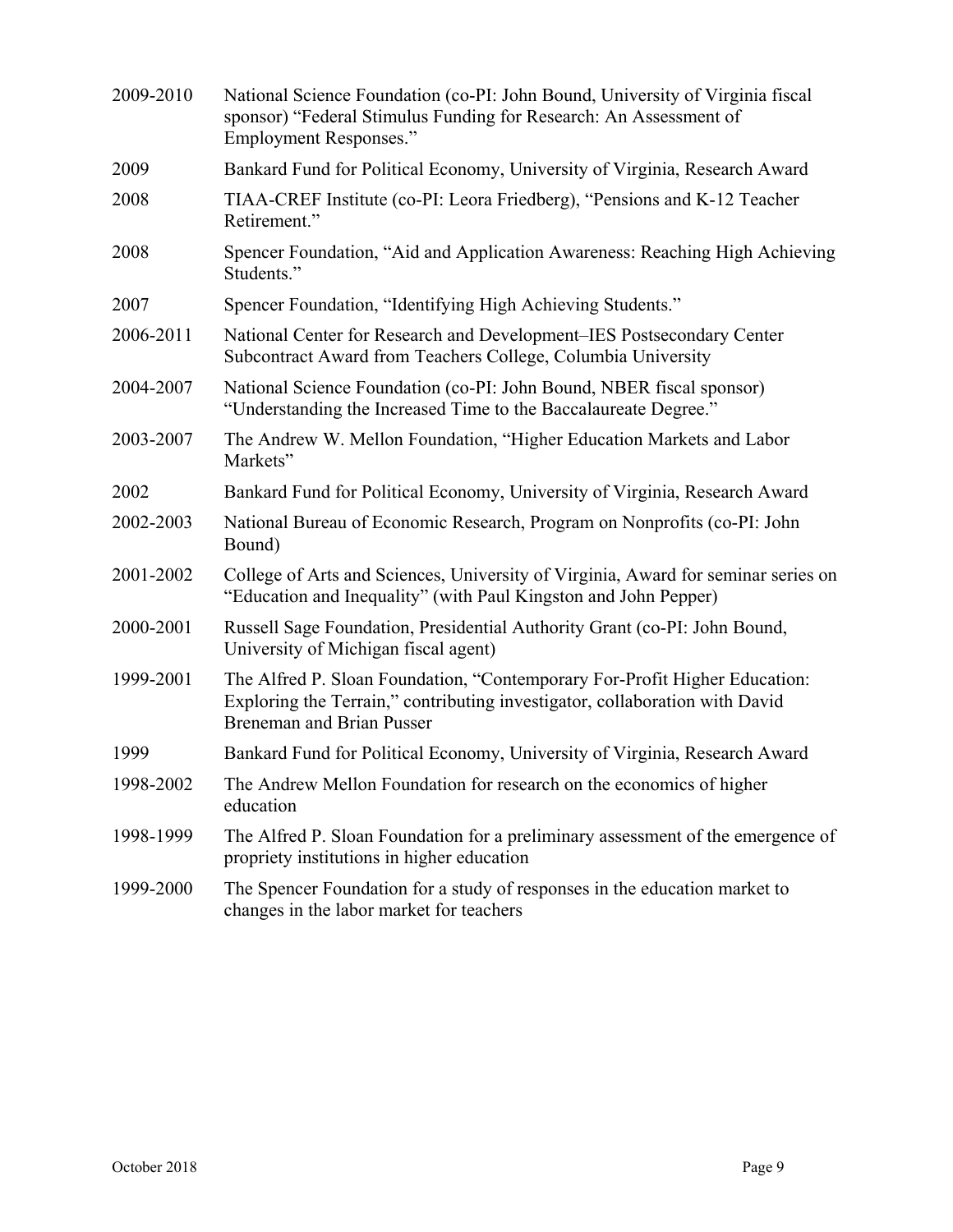#### *National Service*

| 2018-         | Board of Editors, <i>Education Finance &amp; Policy</i>           |
|---------------|-------------------------------------------------------------------|
| 2011-2017     | Board of Editors, American Economic Review (2 <sup>nd</sup> Term) |
| 2012-2014     | Editor, Journal of Labor Economics                                |
| 2011-2013     | College Board's Reimagining Pell Task Force                       |
|               |                                                                   |
| 2006          | Program Committee, APPAM                                          |
| 2005-2006     | Program Committee, AERA, Division L                               |
| $2001 - 2003$ | Baccalaureate & Beyond, Technical Advisory Committee              |
| 1999-2001     | <b>Spencer Foundation Major Grants Program Committee</b>          |

*Professional Associations:* American Economic Association, Association for Public Policy and Management, American Educational Research Association.

*Referee Assignments*: American Economic Review, Quarterly Journal of Economics, Journal of Public Economics, Journal of Human Resources, Journal of Labor Economics, International Tax Journal, Education Evaluation and Policy Analysis, Economics of Education Review, Review of Economic Studies, Spencer Foundation, National Science Foundation.

#### *University Service (Selected)*

2013-2015: Chair, Provosts Faculty Salary Study

2010-2015: Chair, Bankard Fund for Political Economy

- 2011-2014: Faculty Budget Advisory Committee
- 2011-2013: Faculty Senate (economics representative)
- 2010-2012: Distinguished Majors Committee, Department of Economics
- 2008–2009: Search Committee for Dean of Batten School of Leadership and Public Policy
- 2007–2009: Planning Committee for Frank Batten School of Leadership and Public Policy
- 2006–2007: Search Committee for Dean of Curry School of Education
- 2006–2007: Search Committee for Dean of College of Arts and Sciences

2006–2007: Chair, Junior Applied Microeconomics Search

- 2002–2007: Steering Committee, Curry Initiative on Risk and Prevention
- 2006–2007: Public Policy Program, Recruitment and Admissions Committees
- 2005–2006: Chair, Junior Higher Education Search, Curry School of Education
- Spring 2005: Provost's Review Committee of the Dean of Arts and Sciences
- 2004–2006: Provost's Committee on the Establishment of a Public Policy School
- 2001: University Committee on Information Technology
- 2000–2005: University Committee on Libraries